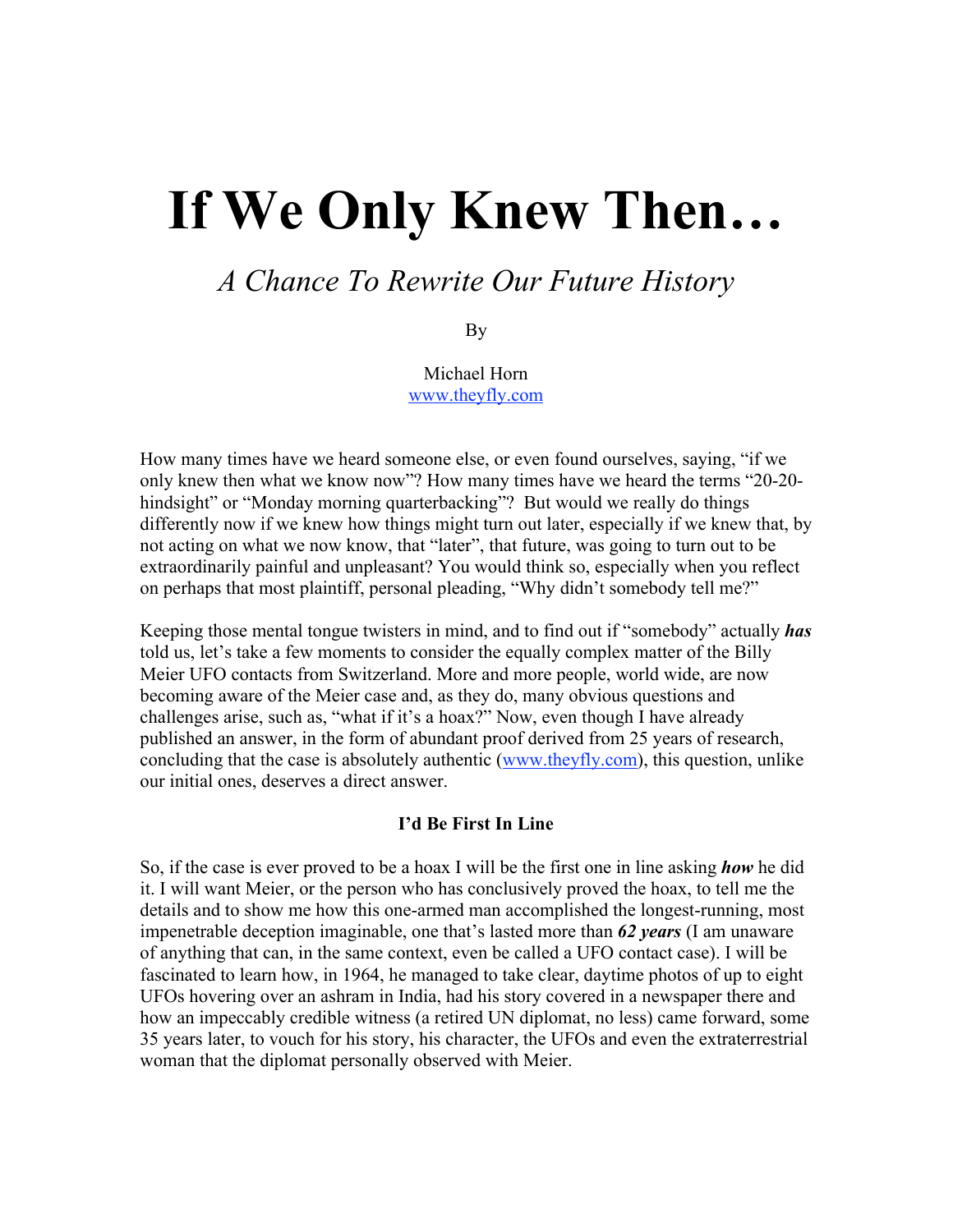I'd also like to know how over 100 witnesses (some of whom also photographed the UFOs) have likewise been completely fooled into believing they saw something they didn't, how 15 people (including Meier) have all passed lie detector tests and how some 17 people (including an undercover policeman), who witnessed the recording of the UFO sounds, were either all fooled or complicit in the fraud. I'd really like to know all that.

It would be absolutely fascinating to learn the secret behind how, *after* Meier lost his left arm in 1965, the quantity, quality and variety of his physical evidence exponentially increased. I'd salivate over seeing the original, meticulously crafted, various different metallic models of UFOs that he (or someone else) must have crafted for use in all his photos, films and video. Then I'd want to see the elaborate sound equipment (also never found or detected in years of investigation) that he used to generate the sounds of the UFO, which, like the other physical evidence, have remained irreproducible for decades. Of course I'd give anything to know how Meier made the metal alloy samples that multipatent holding IBM chemist Marcel Vogel thoroughly examined and confidently concluded were completely beyond anything known to him and not made on this earth.

## Show Me The Money

Naturally, since Meier only has one arm, I'd expect that the person or persons who assisted him would come forward because they could really clean up by selling their stories and then going to work for major special effects companies in Hollywood. (Gee, I wonder why that hasn't already happened long ago?)

Once we had all the physical evidence explained out of the way, I'd want Meier to let me in on the tricks he used to fake all the prophetically accurate information (covering a wide range of scientific and world event-related areas), years, even decades, before "official" discovery or occurrence. I know that I could make a fortune selling stock tips and such if I had the system, or equipment, Meier used for his remarkably accurate prognostications.

Yes indeed, I'd be at the head of the line wanting to see how he did it all but, based on the claims that Meier's hoaxed everything for "the money", I don't understand why he hasn't already cashed in, sold his own story, gone to work in Hollywood, etc. I guess the \$1,000,000 that Universal Studios offered him (as part of a movie deal) to duplicate his own photos and films, with their special effects department at his disposal back in the 1980s (when \$1,000,000 was really worth something) wasn't enough, he must have been holding out for more, right? Oh, you didn't know that not only Universal but also MGM and Coppola made offers for his life story that he declined because they were going to "commercialize it", i.e. crap it up with "exciting" stuff to make it more "interesting" and marketable?

Of course, still assuming some sort of inexplicable hoax, if money wasn't his motive, I can't wait to find out what was. Fame certainly wasn't, people have tried to kill him 19 (documented) times. Has any other "hoaxer" ever been subjected to that? The first bullet that misses would be the big incentive for a career change for most people. Now some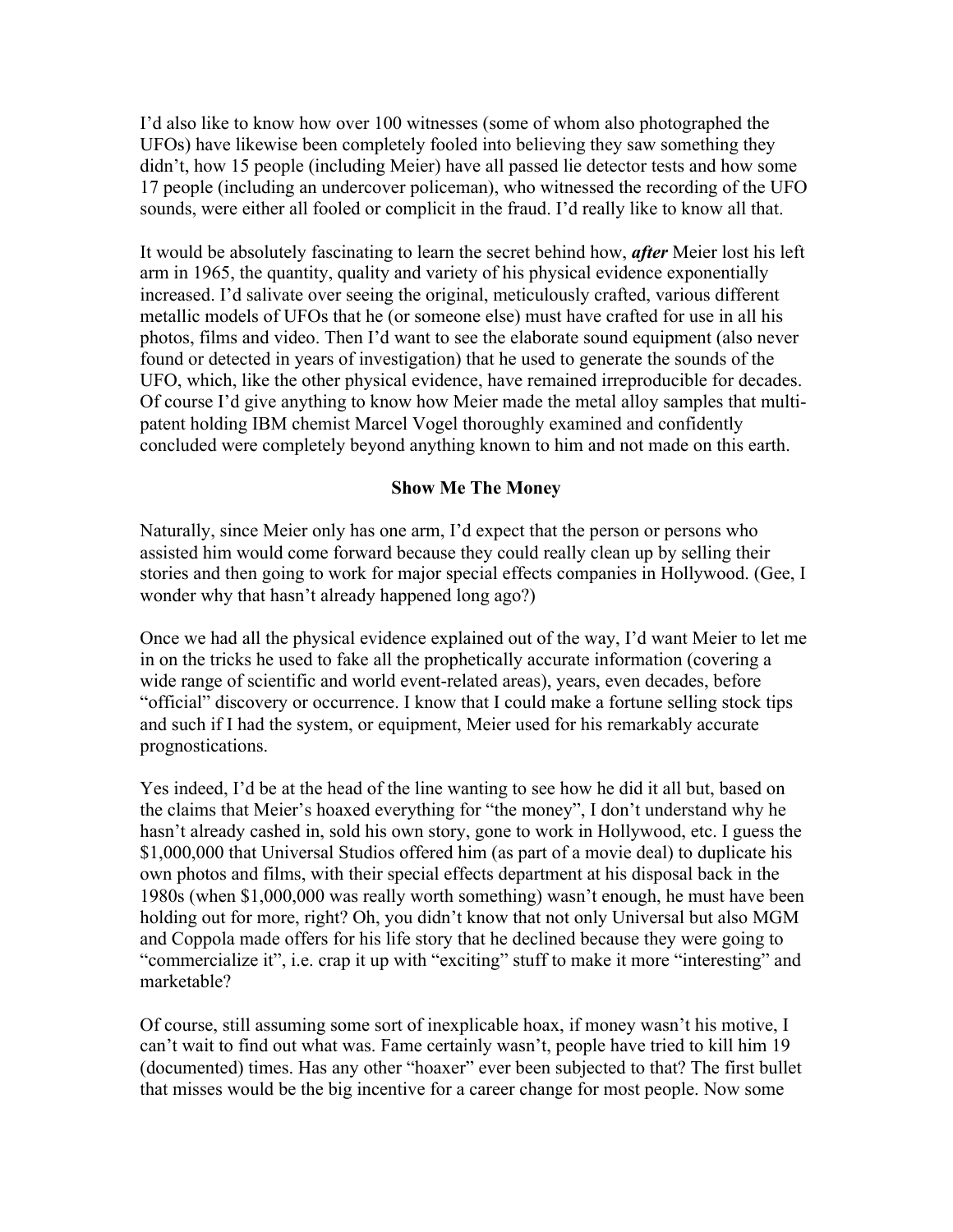people say that he's in it to form a cult. Really? A man can presumably produce stunning, still irreproducible, UFO photos, films, video and other physical evidence and, instead of getting fabulously wealthy off of it (isn't that the meaning of life, at least in America), he wants to gather together a group of knuckle-headed kool-aid drinkers? To do what with, exactly? Give him far less money (and way more trouble) than he can get with his nifty little, alleged, "special effects"?

#### Exit The Clowns

And the hoax theory isn't helped by the humiliatingly inept performance of the geniuses at CFI-West, the international professional skeptics' organization, who, in February 2001, claimed Meier's photos and films were "easily duplicated hoaxes" and then took over *three years* to prove ... that they couldn't duplicate them with any current technology available to them! To make sure that no one remained unaware of the depth of their ineptitude, they then actually went on international radio and \**publicly refused* to have their little photos of models tested, slowly sinking their credibility into a much deserved, irretrievable oblivion. Add to that sorry mix skeptic James Randi's subsequent public retraction of his claim that the case was a hoax and, well, so long skeptics.

While I'm asking questions, why has such a huge part of the opposition to the Meier case come from members of the so-called "UFO community", who were fast and furious in denouncing Meier's photos because they were "too good to be true"? (Talk about a "nowin" situation!) And does anyone really think that continuing to beat the drum for the Roswell case, real as it may have been, will ever amount to anything but a run around the circle, much to the delight of the powers that be? Could anything be more futile than trying to make the case (without any remaining evidence) and at the same time more ridiculous than needing the *government's* admission/approval?

Yes, I'd want to know the answers to all those questions.

## Measuring the Truth

Now, let's keep in mind that, to the vast majority of people, the whole subject of UFOs (and anyone and anything associated with them) is still considered to be very fringe and not relevant to their lives or understanding. While awareness is growing, despite an official or unofficial cover-up and marginalization of the topic, you certainly don't find UFOs being regarded as worthy of serious discussion across the broad spectrum of the media. But the fact that something is not recognized as being credible by the media, or the masses, is certainly no measure of its truthfulness or worth. History is full of long neglected, even worse, long persecuted people of quality, vision and greatness, as well as misplaced praise and reverence for the most mediocre, and patently wrong, people and ideas. Do we really need to provide examples of that when surely a television is at near at hand?

So, the fact that the Meier case is less about UFOs and extraterrestrials than it is about us and (as I intend to show) our future survival, is not yet appreciated or understood by most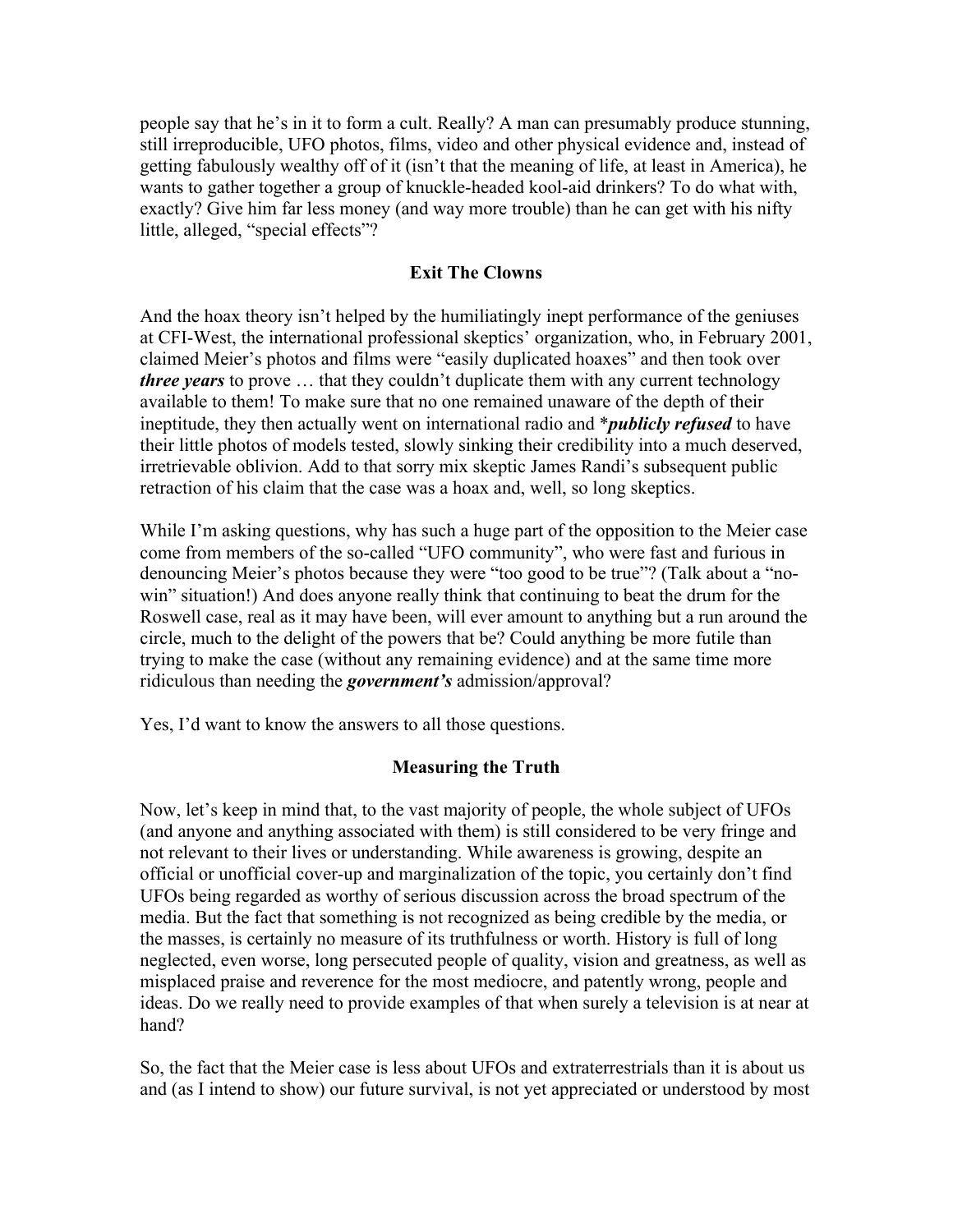people, unfortunately including many who consider themselves "experts" in the field of UFOs. Hopefully, that is about to change.

## The Prophetic Information

With our mental tongue twisters somewhere still in mind, since they relate to the idea of advanced knowledge of the future, we might as well draw a couple of distinctions regarding prophecies and predictions. It should be made clear that, according to the Plejaren, prophecies refer to events that are likely to occur unless people take full selfresponsibility for their lives and, in so doing, change things towards the positive. Predictions, on the other hand, refer to events that cannot be prevented, such as cosmic events and prophecies that have progressed too far to any longer be changed. Both prophecies and predictions are made based on a clear understanding of the laws of cause and effect.

Now, the compelling information that I referred to earlier comes from specific prophecies and predictions presented to Meier over the past 50 years, and published by him years, and even decades, in advance of "official" discovery or occurrence. But before I focus on two main documents, Contact 251 (February 3, 1995) and the Henoch Prophecies (from Contact 215, February 28, 1987), which contain the more ominous information, I draw your attention to the following excerpt regarding the moons of Saturn, taken from Contact #150 dated October 10, 1981, which confirms advance information from Meier later proved to be accurate. Since the numbers of moons given don't appear to agree at first with the latest discovery (Satun having 33 moons), please carefully read the distinction explained by, and to, Meier, some *23 years ago*, regarding the objects that are considered to be actual moons and those that are not. Also note that, at the time of the contact, Meier was himself unaware that scientists had discovered a few more moons than he thought they knew about:

## "Billy:

That is clear to me, but while we are talking about heavenly bodies, I would have a question regarding Saturn. As you know, the American space probe 'Voyager' is traveling past Saturn and sends photos to Earth. With that, the scientists will again be astonished, as already with Jupiter, because without a doubt, they will have to see on the photos that this not fully matured pygmy-sun is circled by more moons than has been assumed up to now. As far as I know, up to today it is maintained that Saturn would have only 10 or 12 moons, although truthfully there are 29 of them, *if I do not count the adonids*, I would be interested to know if all these moons will be discovered by probes and by the transmitted photos.

## Quetzal:

This will be so - and some more.

As you were already able to notice on your big journey, at the very place, 29 moons circle around Saturn, which actually have to be considered as such. With approximately 15 years, these should be discovered in their total number by probes. They will probably not be that many and more, which can be discovered up to this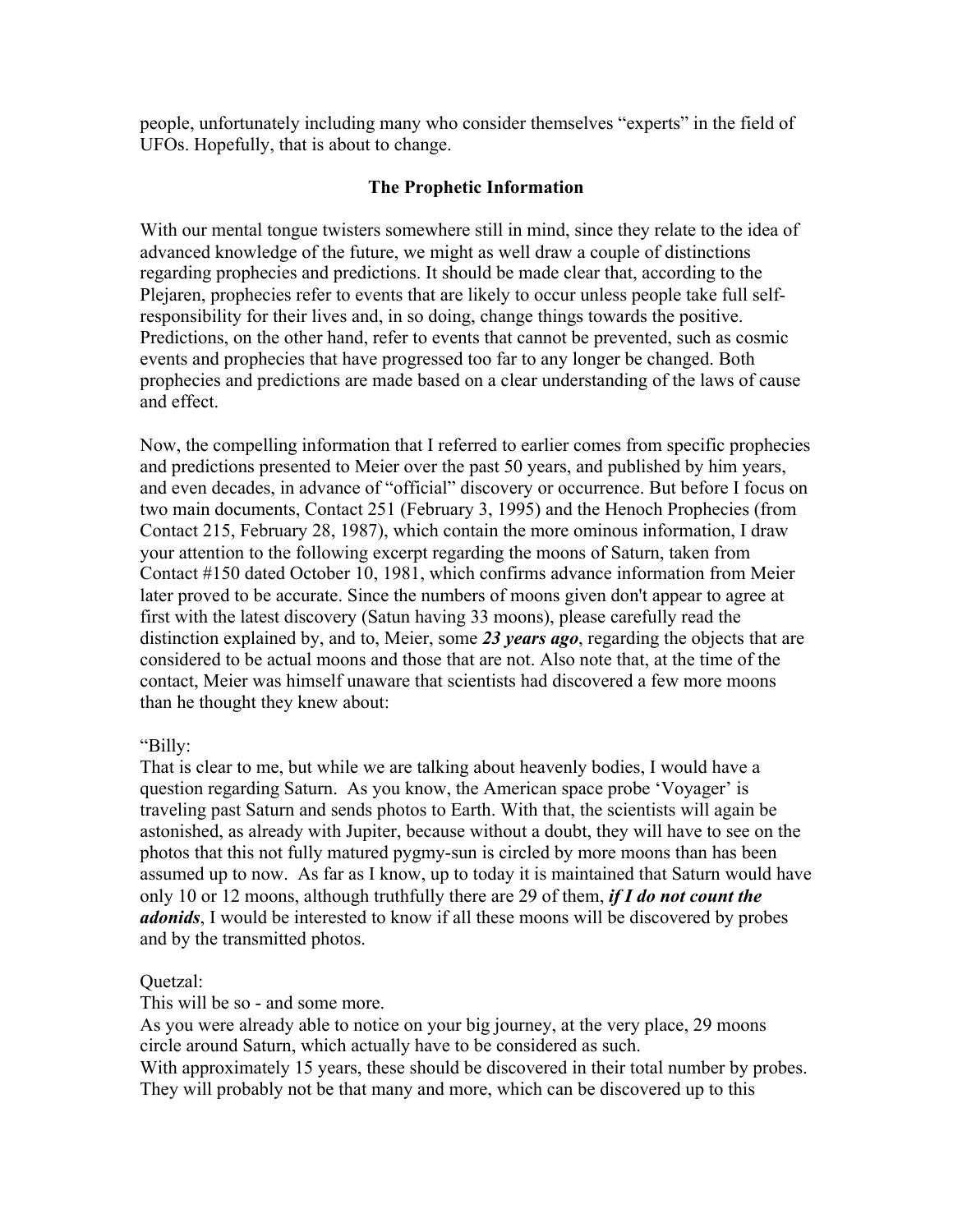number, because since your journey to Saturn, earthly scientists have discovered several additional moons, but which you probably missed in the course of the last few years. After the discovery of the moons around Jupiter, the scientists are counting on finding several undiscovered moons also around Saturn, nevertheless, *there will still be a surprise for them*.

## Billy: *You think about the adonids*?

## Quetzal:

That is correct.

These miniature planets, called adonids, as you say correctly, are so small, that from the Earth they can not be noticed and seen, at least not for the time being, because the necessary instruments to do so do not exist yet.

A great portion of these miniature planets will certainly be registered by various probes, *which will cause some confusion among the scientists*.

## Billy:

I can easily envision that, because it is a substantial number, which circles Saturn besides the few small wandering adonids, which only pass by the planet from time to time, I can fully understand that they are not visible from the Earth, because on the average they prove to have a diameter of only approximately 10 to 15 kilometer, if I remember correctly and what Ptaah and Semjase explained to me during the year 1975.

## Quetzal:

That is correct, but it also should be known to you where these adonids came from and how they got to Saturn.

## Billy:

Naturally, at that time, Semjase said that the miniature moons would be larger pieces from the exploded planet, Malona, the rotational course of which was between Mars and Jupiter, before it was destroyed and torn to thousands of pieces by an explosion, caused by unreasonable human beings living there. While the greatest portion of the destroyed planet circles the sun as Asteroid Belt between Mars and Jupiter, a few small groups of adonids have separated themselves and, due to the expansion forces of the planet's explosion, were thrust into space, while a larger group of those came into the gravitational field of Saturn which, since then holds them as miniature moons, which means also, *that these are not actual moons of the incomplete sun-planet, but are only immigrated foreign bodies of adonid-size, while the actual number of Saturn moons only totals 29."*

The above is just one of literally dozens of examples of specific, detailed scientific and/or world event-related information provided to, and published by, Meier. You can find a lot more at www.theyfly.com (See: Proof Beyond A Reasonable Doubt)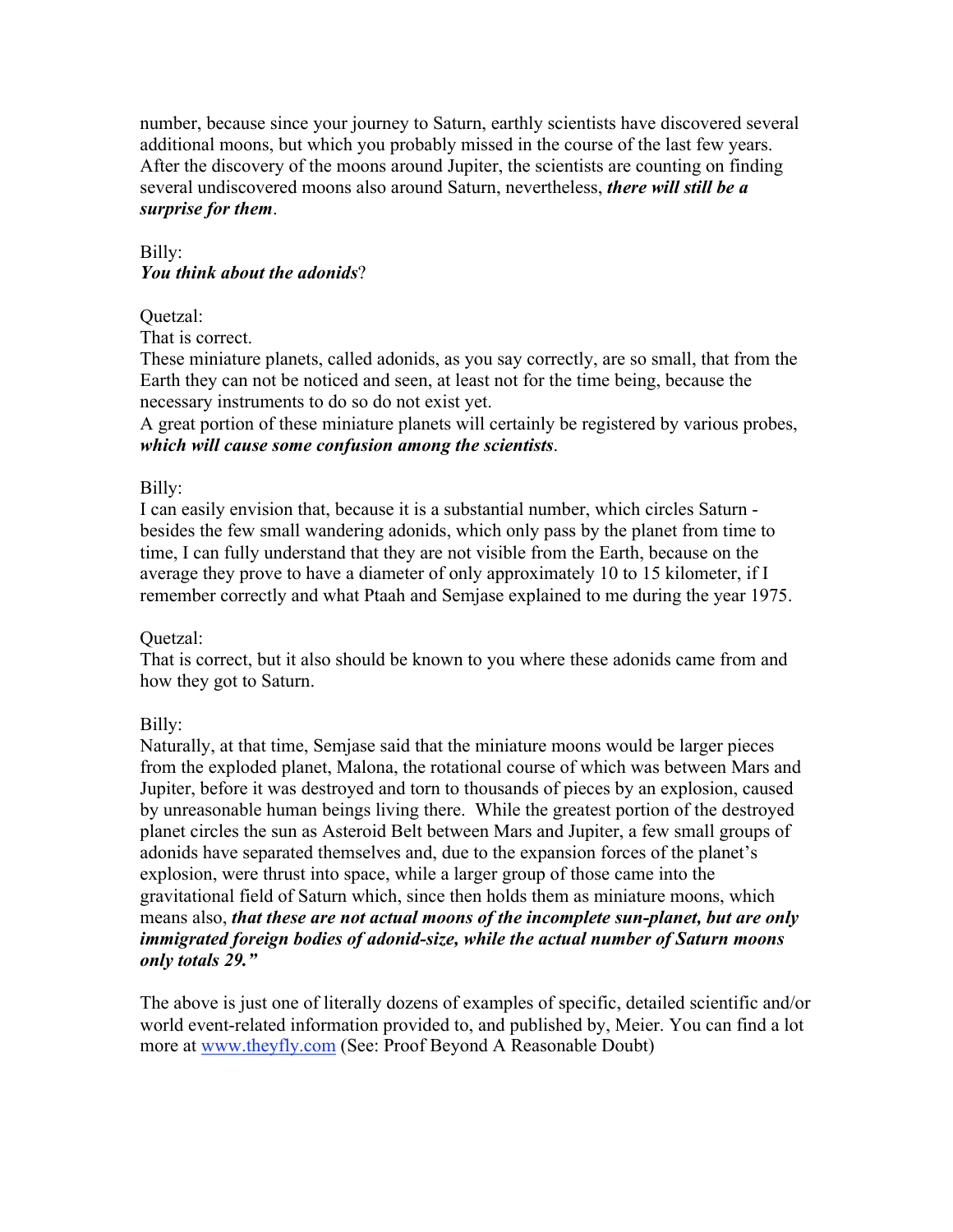## Now That We Have Your Attention

Now, here are several specific items from Contact 251, pertaining to these times, that Meier himself foretold in 1995. I first downloaded them from the internet in 1998 and, to put the icing on the cake as far as advance knowledge goes, they appear on pages 347 –348 of And Yet They Fly! published in September 2001, still well before the events occurred:

1. The strike or attack by the US and its president (Iraq). Meier even used the word "stun" when he said the strike would "...stun the entire world..." "Stun" is a synonym for the term "shock" used by the US as in "shock and awe".

2. Meier correctly predicted the following upsurge in unrest and violence from Islamic fundamentalists.

3. Meier foretold the spread of AIDS, which has indeed become very widespread. 4. Mad Cow Disease has since spread to other animals and humans as Meier also predicted.

5. Meier said that a new disease and epidemic would then appear and SARS did just that. 6. His warning regarding a renewed threat of chemical warfare is more in the news than ever.

7. Meier specifically warned of the possibility of an accident, one that he said could be avoided, however, at the nuclear power plant near Lyon, France. The emergency scenario, and the timely shut down of that exact plant, occurred on August 12, 2003.

Consider the astronomically high odds against any kind of coincidences or lucky guesses by Meier in specifying all of the following eight years in advance:

1. The exact country and leader (out of hundreds) that would launch a stunning attack and a synonym for the term actually used by that country's leader (impossible to calculate). 2. The exact religious group (out of thousands) that would respond with their own attacks.

3. The exact disease (out of thousands) that would spread widely among humans.

4. The exact animal disease (out of thousands) that would spread to other animals and humans.

5. The sudden appearance of a new disease and epidemic.

6. The exact kind of weapons and warfare that would cause renewed threats.

7. The exact location (out of 436) and type of facility (out of several) that would have a near-accident.

While critics may say that "anyone" could have foreseen any of these, such as the spread of AIDS or the emergence of a new epidemic, I am unaware of anyone who *has* indeed predicted and presented them *all* like this. And, shortly after the above, in the same document, and also in the book, Meier specifies these very ominous warning signs of a third world war:

"A new hording of weapon stockpiles will follow at a time when the worldwide production of weaponry is accelerated once again. This will signal the first threat of a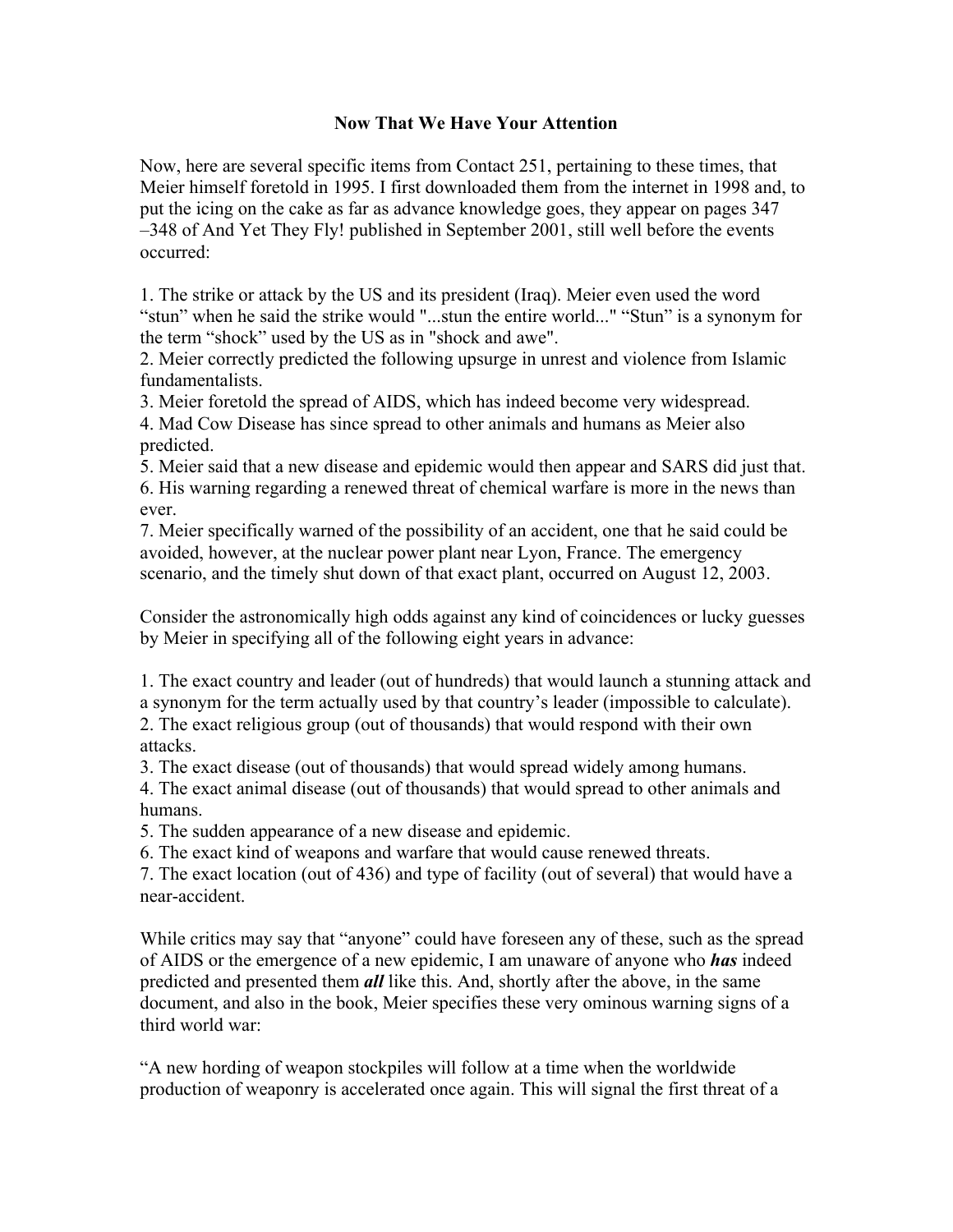looming third world war, as foretold by a prophecy, unless terrestrial Man strives to avert this danger through reasoning and appropriate thoughts and actions. Should Man fail to act against the fulfillment of this prophecy, a new and extremely destructive weapon will be built that will produce disastrous consequences in the next world war. One important factor in this scenario is the criminal neglect to monitor the Earth from space.

New weapons will once again create quite a stir, and so will the death of 4 heads of state who will die within 7 days from each other. These then are the last danger signs, which foretell that within merely 2 years of these events the long-feared world war will indeed erupt, unless terrestrials finally gain mastery over their reasoning to stop all these ills. Should this not be done, mankind will fail in its attempt to protest and boycott the new deadly weapons, because by this time the armories of many nations will be full to their capacity. Passing laws to prohibit the use of these weapons will be ineffective at this late stage. World War III cannot be averted if Man fails to finally become reasonable! The war will begin with conventional weaponry and escalate to nuclear, chemical and biological warfare. The world war will begin in November of a specific year, after 5 years of intensive effort are spent reaching this goal, which is preceded by 4 years of unspecified preparations. Should war actually break out, it will last for 3 years and 11 months and will therefore end in October of the fourth year.

By this time, Earth's northern hemisphere will be largely destroyed by nuclear fires and radioactive radiation that will annihilate the entire animal and plant world unless Man sees to it that the prophecy proves itself to be just a prophecy without fulfilling itself. Should this not be the case, the world will face some additional 11 bitter years of poverty, misery, starvation and many other ills. The nuclear radiation will cause the crippling and mutation of the children born at that time, and multitudes who survive the war will be contaminated and burned by radiation. Chemical warfare will cause horrifying and atrocious skin diseases, and biological warfare will produce festering sores and many other ills, not to mention vicious human freaks, etc. Prior to these events unfolding, however --- always with the assumption that the prophecy fulfills itself through Man's own fault --- scientists will discover the manipulated gene from ancient times in the DNA chain responsible for the rapid aging in human beings."

## The Henoch Prophecies

In Contact 215, in 1987, Meier was given an updated version of the Henoch Prophecies, the first version being given to him in 1981. I am including some excerpts that especially pertain to the U.S. although the complete document includes much information about numerous other countries:

"…The USA will set out against the Eastern countries ahead of all other financial states and simultaneously she will have to defend herself against the Eastern intruders. In all, America will play the most decisive role, when in the guise to strive for peace and to fight against terrorism she invades many countries of the Earth, bombs and destroys everything and brings thousand-fold deaths to the populations. The military politics of the USA will likewise know no limits, as neither will their economic and other political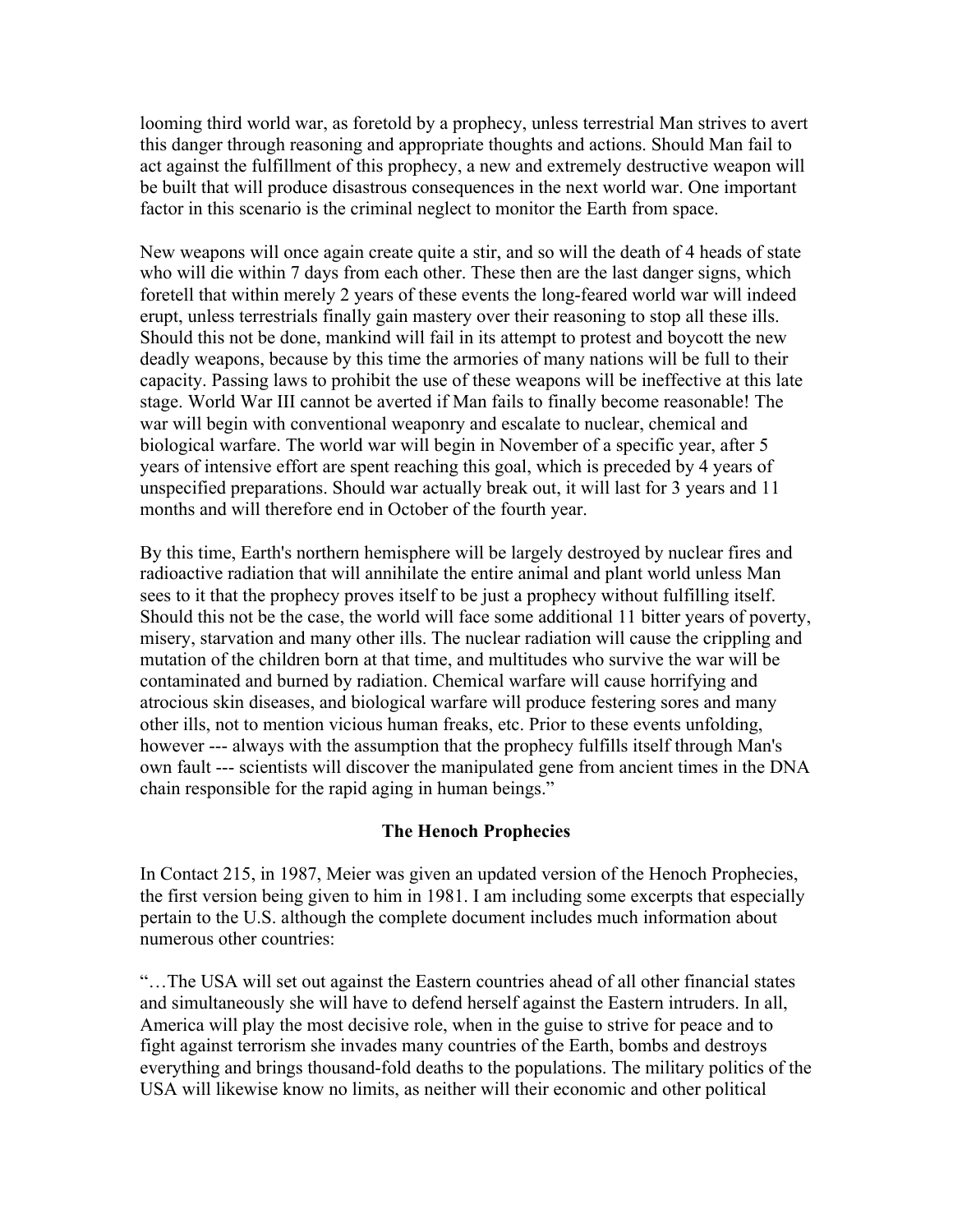institutions which will be focused on building and operating a world police force, as it is the case already for a long time. But that will not be enough, and, in the guise of a socalled peaceful globalization, American politics will aspire to gain absolute control of the world concerning supremacy in economy.

And this will point towards the possibility that a Third World War could develop from it, if human beings as a whole will not finally reflect upon reason, become reasonable and undertake the necessary steps against the insane machinations of their governments and military powers as well as their secret services, and call a halt to the power of the irresponsible who have forsaken their responsibility in all areas.

If this does not happen, many small and great nations will lose their independence and their cultural identity and will be beaten down, because the USA will gain predominance over them and with evil force bring them down under her rule. At first, many countries will howl with the wolves of the US, partially due to fear of American aggressions and sanctions, as will be the case with many, many irresponsible [ones] in Switzerland and Germany but also of other countries. In part, others will join in because they will be forced somehow to do so or will be misled by irresponsible promoters of American propaganda.

Finally, many Asian, African and European states will rise up against the American hegemony, once they recognize that the United States of America is only taking advantage of them for purposes of war, conquest and exploitation. In this way, many countries will become puppet states of America before reason and realization will emerge in the responsible ones of governments and in many of the population, resulting in a turning away from the USA…"

"…Far in the West, it will be different; the United States of America will be a country of total destruction. The cause for this will be manifold. With her global conflicts which are continuously instigated by her and which will continue far into the future, America is creating enormous hatred against her, worldwide, in many countries. As a result, America will experience enormous catastrophes, which will reach proportions barely imaginable to people of Earth. The destruction of the WTC, i.e., the World Trade Center, by terrorists will only be the beginning…"

"…Not only will America, but also all other Western industrial countries which still live at the beginning of the new millennium in the delusion that they could dominate and rule over underdeveloped nations, i.e., Third World countries, will not only soon lose influence over these but must defend themselves against them. According to the prophecies of Henoch, the truth about industrialized countries is that they only seem to appear to be true civilizations, but in fact they are not; because more and more, at the end of the 20th century and at the beginning of the third millennium, they will disregard all true love, true freedom and true wisdom as well as true peace along with all values of humaneness and all values of men's and women's true being.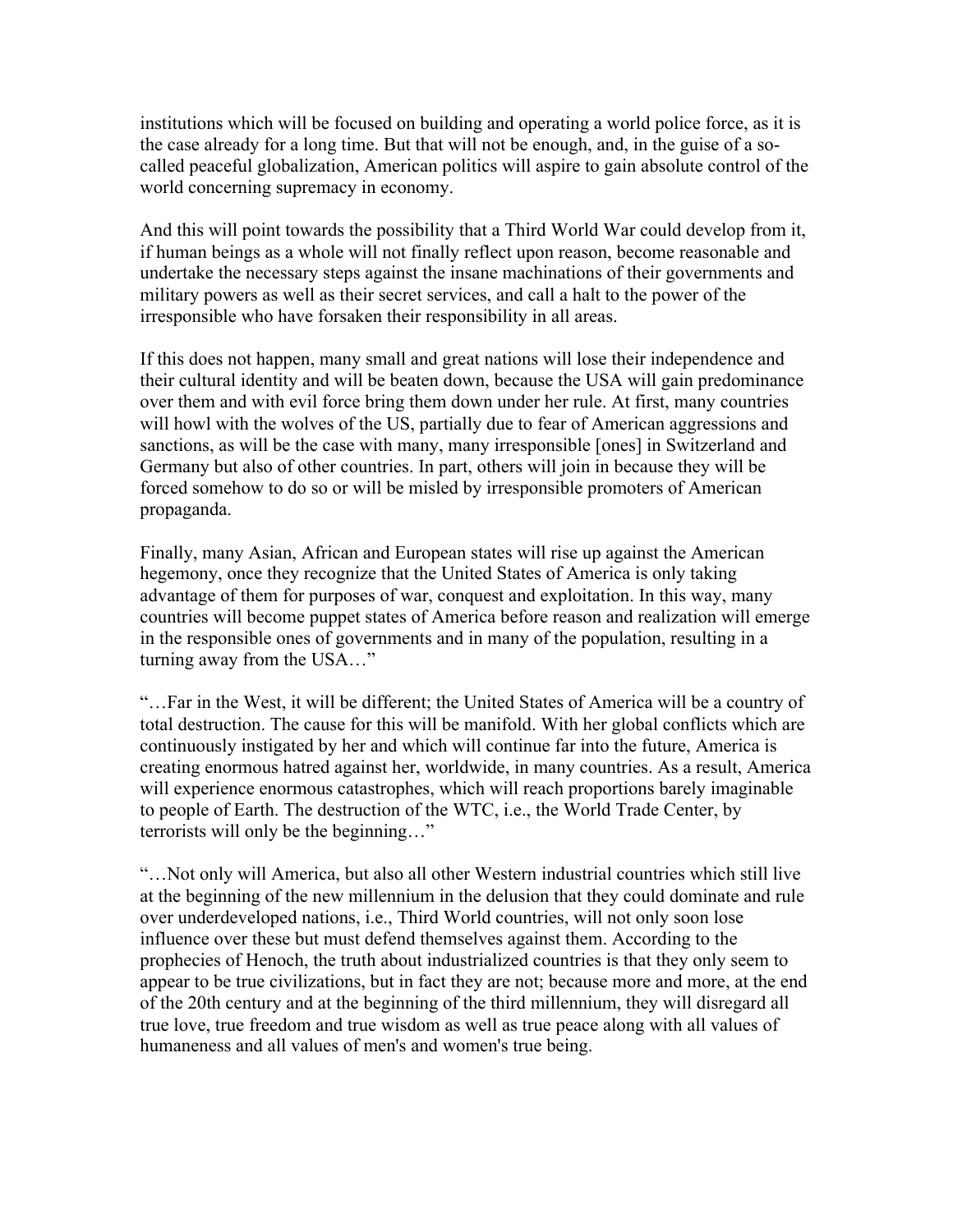But not even all the terrible happenings will hinder the USA in continuing to proceed with her actions against all countries. Even when the North American continent will be stricken by the most terrible catastrophe which has ever been recorded, evil military powers will wreak havoc with computerized and nuclear, biological and chemical weapons, whereby it will also happen that computerized weapons become independent and cannot be controlled any longer by human beings. Overall, this is the most important part of Henoch's prophecies."

## The Truth Is Harsh

Considering the unparalleled track record of accuracy of the Plejaren, unlike prophets such as Nostradamus and other mystical and symbolic sources that are subject to much conjecture and interpretation, the clear and unambiguous nature of their warnings do not sit well with many people who are discomforted by their ominous tone. The Plejaren and Meier have repeatedly stated that the truth is harsh and that it's pointless, let alone deeply dishonest, to speak comforting, flowery words when the truth demands otherwise. This kind of lying, whether to oneself, or to others, always not only delays the inevitable consequences but actually compounds and makes them worse. Lying is, therefore, considered by them to be illogical and we are considered to be almost inexplicably illogical due to the depth and extent of our lying.

One form of this kind of lying that is prevalent in some "New Age" (and UFO) circles is the preponderance of so-called channeled messages from "space brothers", "ascended masters", "angels", etc. that are replete with fluffy, feel-good notions of "ascension", "moving into the fourth dimension", "harvesting" scenarios and other thoroughly unfounded, escapist notions that are (often unbeknownst to their proponents) quite religious in origin. And, while not actually lying, many other people who are interested in UFOs have, for the longest time, mainly focused on the apparent technological advancement (or the perhaps vastly overblown abduction scenario) of these unknown objects and, in so doing, stagnated as far as the greater purpose of the visitations is concerned.

One certainly need know nothing at all about the Meier case, or any other sources of prophetic information, in order to understand exactly how dire our circumstances are. All that is needed is common sense and the ability to contemplate and understand the laws of cause and effect. To assist us in waking up, and to augment our rather limited comprehension of the magnitude of the situation that we are facing, the Plejaren have spent some 50 years providing a base of credibility, through prophetically accurate information, so that reasonable people would at least look at and seriously consider the warnings regarding these times and, hopefully, help wake up others.

## Unambiguous Warning

At the heart of the message for the U.S., in case it isn't clear from what is posted above, is a direct warning that U.S. military policies must be changed. Specifically, withdrawal not only from Iraq but all countries where U.S. troops are based around the world. Please